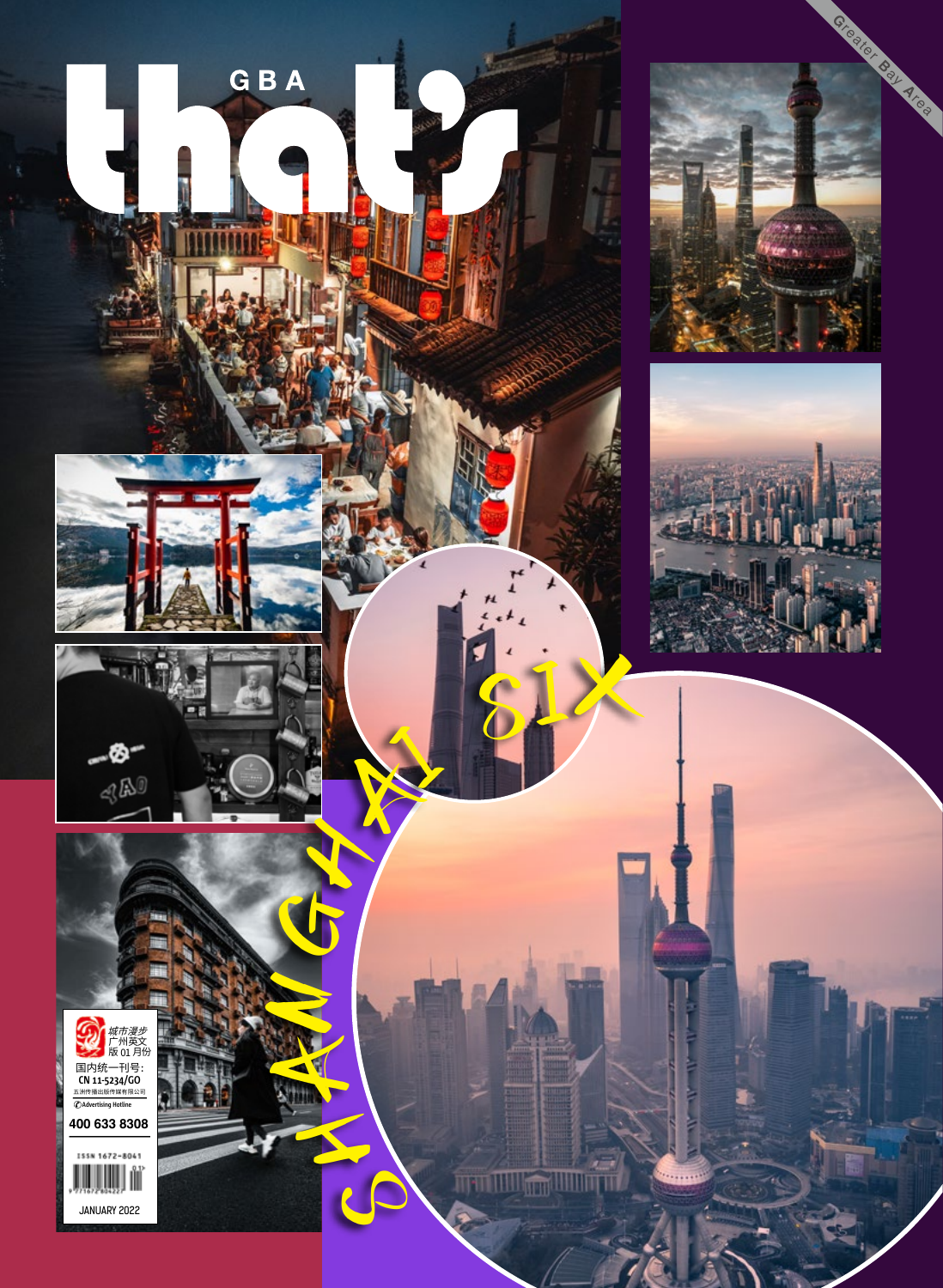



**Overheard P13**



 **Under the Lens P13**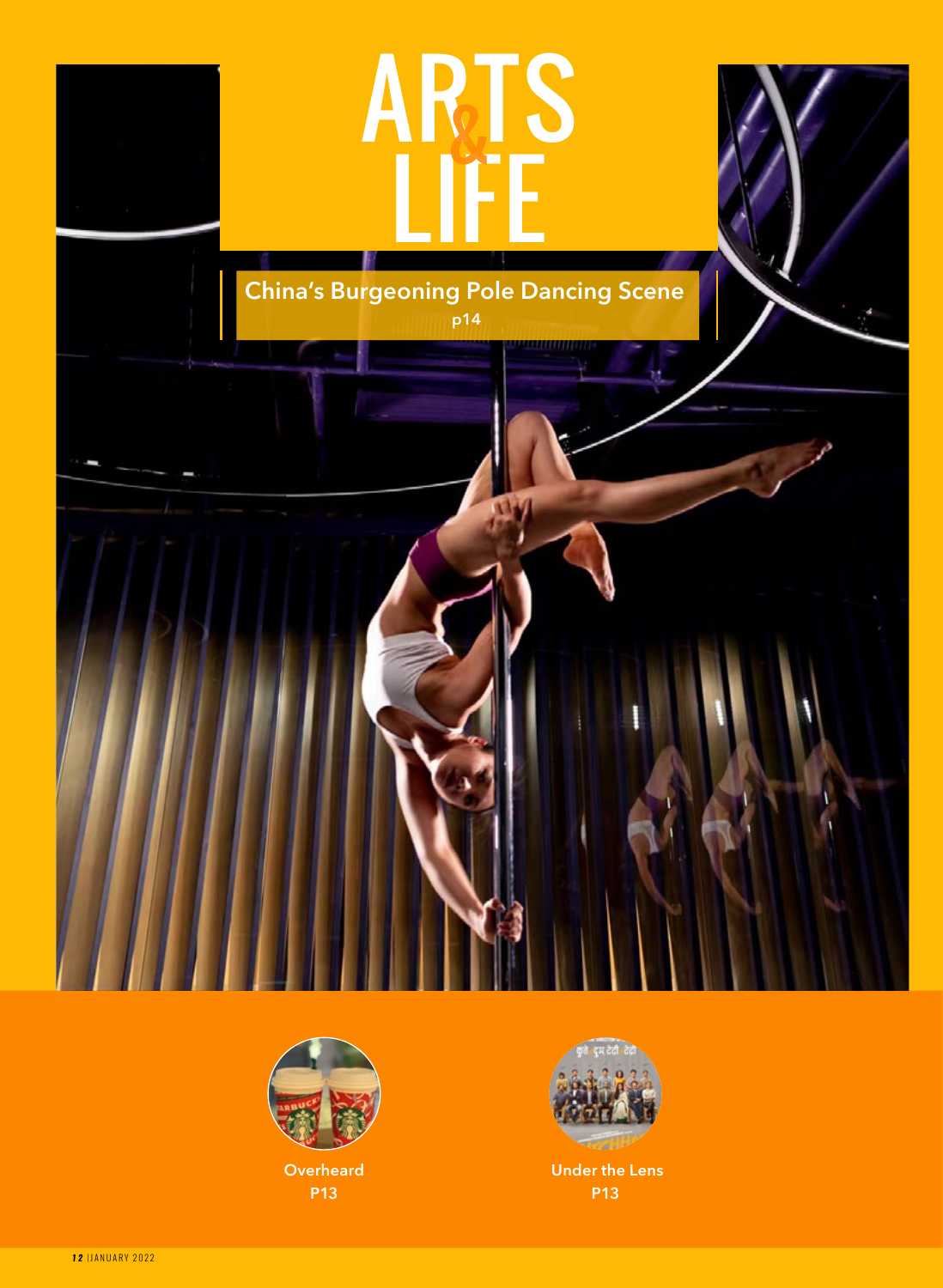

LyisoStudio\_Rex.T

## **China's**

## **Burgeoning Pole Dancing Scene**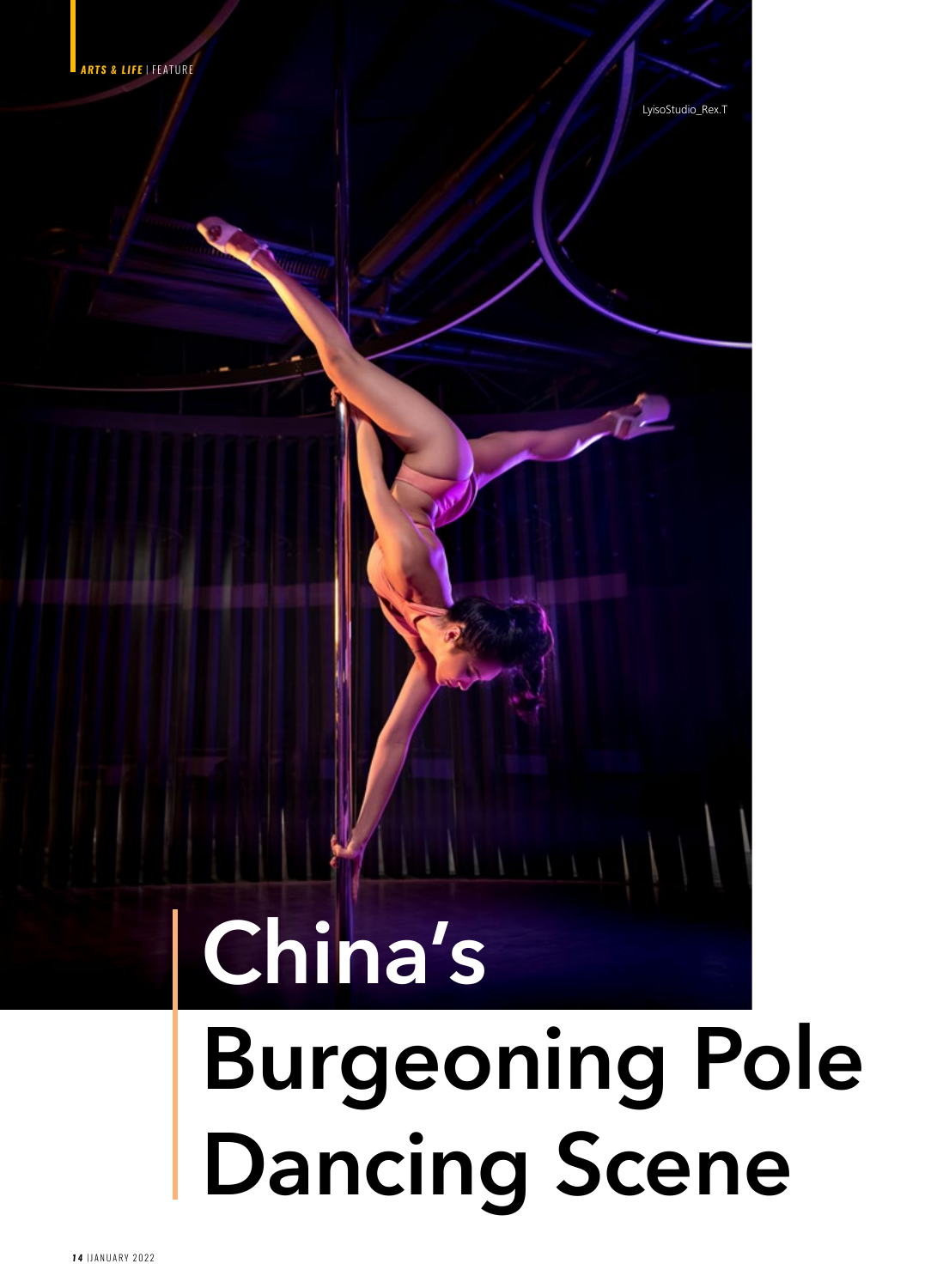## Can Pole Dancing Overcome Adversity and Cement Itself In Chinese Culture?

By Lars James Hamer

S I hung upside down,<br>all I could feel was<br>my bood and Leguida't see all I could feel was my head and I couldn't see anything except the studio lights shining above me. With my right knee hooked tightly against the pole for grip, my instructor Vicky Qiu urged me to stop gripping the pole with my hands. When I eventually mustered the courage to let go, my legs gave up and I slid down the pole, hitting my head on the hard floor below.

It wasn't only my head that took a beating that day. The next day, the muscles in my abdomen and arms were sore and it hurt to move. My body was telling me that pole dancing is more intense than I had imagined.

I never expected I would take a pole dancing class. Yet, in major cities across China, 'pole' is becoming an increasingly popular pastime for both locals and expats. Qiu began her pole dancing journey almost by accident, but since then her passion for the sport has grown day by day. After our class, Qiu and I discussed her pole dancing career, touched upon the stigma that surrounds the sport and how pole can empower.

"My friend started teaching pole in 2017 when we were both in Sydney and she asked me if I wanted to join, but I didn't go because the studio was too far away for me." Qiu, who was born in Guangzhou, but lived in Australia for a decade from the age of 15.

"My friend loved pole so much that she actually put a pole in her room." Even after a day teaching and spinning, Qiu's passion for the sport resonates as she explains how her journey began. "One day I went over to her house and she started teaching me some stuff. I thought it was fun and, to be honest, I felt like I was pretty good at it."

After a couple of practice sessions in her friend's home, Qiu was hooked. Although she moved back to Guangzhou only a couple of months later, Qiu was determined that she would continue her pole dancing journey in her hometown.

"I graduated with a degree in economics from Macquarie University. When I first came back to Guangzhou, I wanted to get a job in a bank or something like that. I tried office jobs,



but it's just not for me. All I could think about was pole and learning new tricks."

We've all thought about quitting our job and throwing the rest of our life at a favorite hobby, but hardly any of us actually do it. But Qiu did and, when she returned to Guangzhou, she found several studios where she could pursue that dream.

After months of practice Qiu quickly became more than proficient in the basics and needed a challenge. Twenty-four years old at the time, she found a school on Guangzhou's Beijing Road that offered courses to become a qualified pole dancing instructor. Undeterred by its grueling six-days-a-week intensive schedule, after

four months of hard training she became a qualified pole dancing teacher.

"I was there every day, and in terms of flexibility and strength they push you really hard. We would just sit in a split for a couple of minutes and hold it, it's really painful! You have to do that every day. There's a whole hour of flexibility, and then an hour of strength training before you can even start with tricks."

Qiu's classes and her pole dancing style are heavily influenced by what she learnt on Beijing Road. She mainly focuses on aerial moves that require core strength and flexibility. Although good core strength and flexibility are vital for pole dancing, Qiu is quick to warn that you don't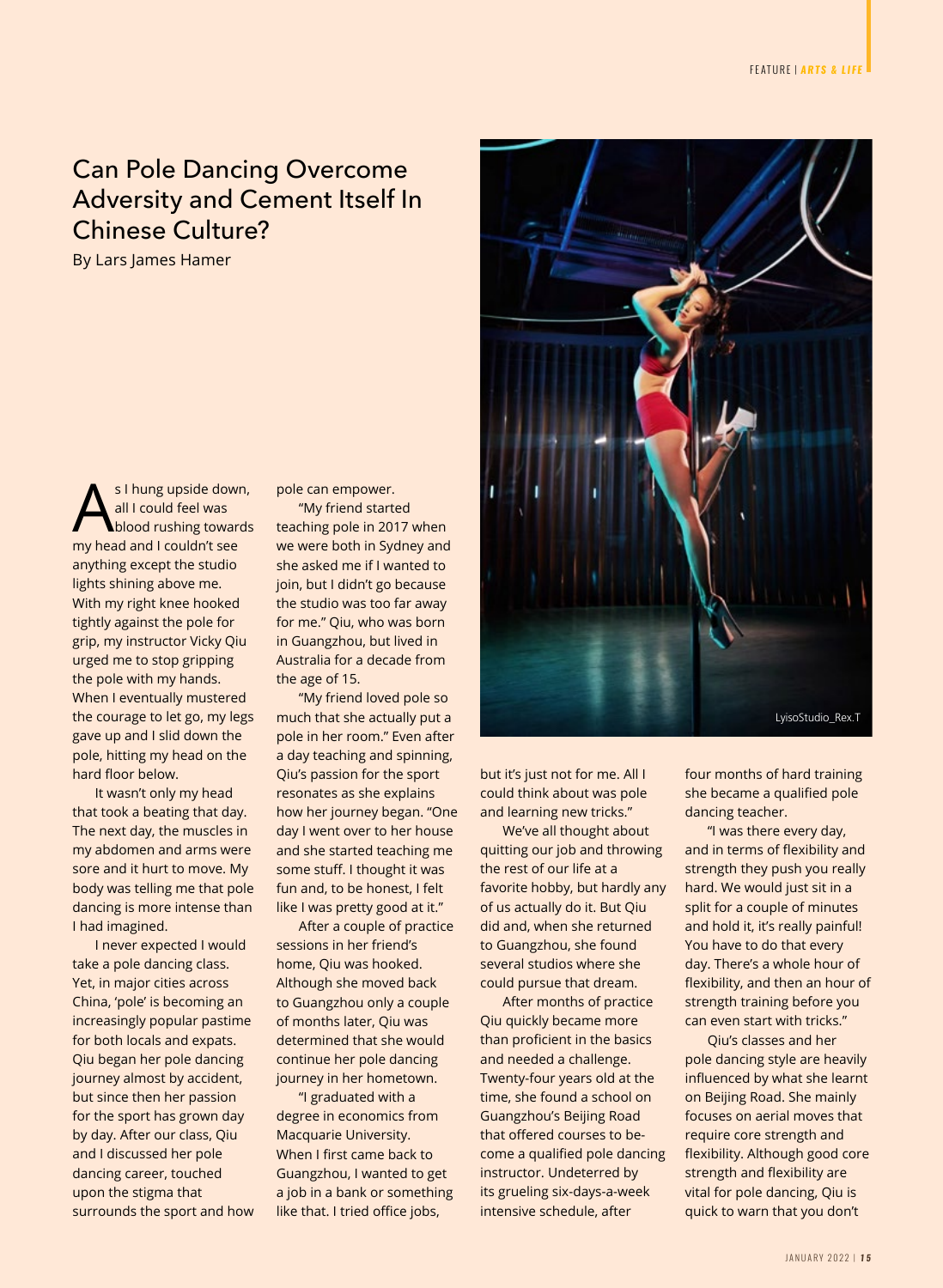need to have these skills before you start.

"A lot of people think they're not strong or flexible enough. At the beginning no one is, but they will get stronger and more flexible during the training. Anyone can do it but if you don't start, you will never be strong and flexible."

When I asked Qiu what she would say to those who aren't sure about whether or not they should try pole dancing, she came back with a line to match her Nike leggings, "just do it. For me I feel like it has given me a lot of confidence."

Despite becoming a qualified pole dancing instructor in 2017, it wasn't until 2021 that Qiu began managing her own pole dancing studio, Fit Well Pilates Studio in Guangzhou's Tianhe District. Never one to be tied down to one place, in 2018 Qiu was off on her travels again. "I decided to do a masters degree in Business Administration at Bangkok University."

As Qiu recounts the 18 months she spent studying in Thailand, she lets out



LyisoStudio\_Rex.T

a nervous laugh and her Aussie-tinged English is revealed. "It wasn't very useful. It was kind of just an excuse for me to go somewhere." That said, it would be hard to argue that she didn't learn some skills in Bangkok that enabled her to successfully run a pole dancing studio in Guangzhou; the most important pole dancing skills are learnt in the studio.

"I found a pole dancing studio in Bangkok and I was going there twice a week. The classes in Thailand were better for me at the time. Each instructor has their own style, and something they're good at. Obviously, if you go into a school, they will train you much harder. But an instructor will focus on more specific areas and styles. In Bangkok I was able to focus more on the aerial style."

Qiu kept moving after she graduated, this time to Europe where she was coached by Austria's 2017 Miss Pole Dance champion, Mina Siehs. "I was living in Innsbruck, Austria, and dancing in a studio called Poledance Playground. I loved Mina because of her variety of styles."

It was in Mina's Poledance Playground that Qiu was inspired to return to her hometown to start her own pole dancing studio. She strives for her pole dancing studio to be one where both men and women from all ages, backgrounds and professions can come together and share a common interest.